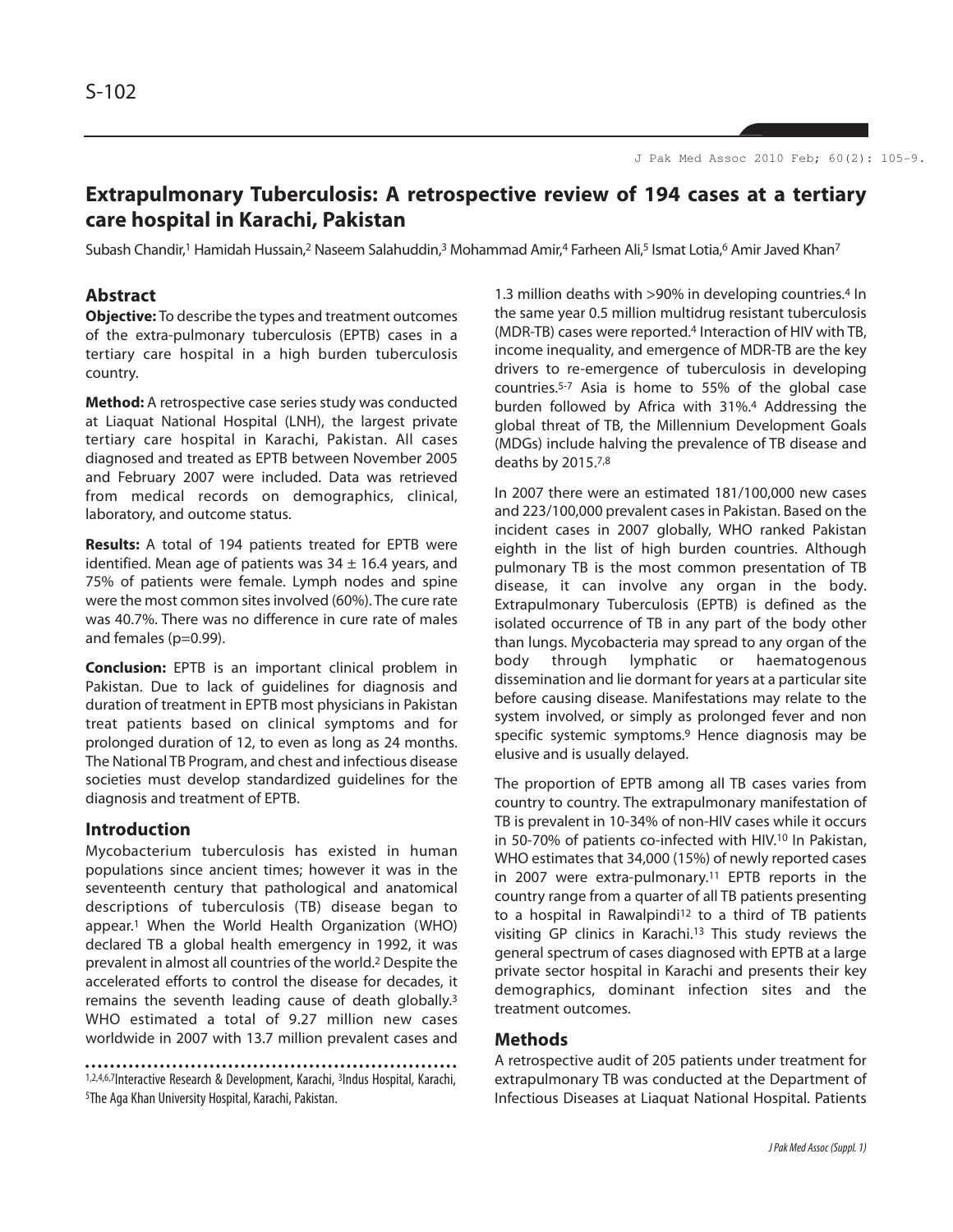registered from November 2005 to February 2007 were included in the case series and their demographic, diagnostic, and clinical data were obtained from the departmental medical record system. Patients who were mobile and did not require hospitalization were treated and followed as outpatients. Those with intracranial, pericardial or musculoskeletal TB were hospitalized for the initial phase of the disease and continued to be followed in the outpatient department of the hospital.

Extrapulmonary TB was defined as patients with TB of organs other than lungs such as lymph nodes, abdomen, genitourinary system, musculoskeletal and meninges. An extrapulmonary TB case with multiple organ involvement was classified based on the site representing the most severe form of disease. As per WHO quidelines<sup>9</sup> a patient with both pulmonary and extrapulmonary tuberculosis was labelled as pulmonary and therefore excluded from the study. The case definition of MDR-TB included patients who had active tuberculosis with bacilli resistant to isoniazid (INH) and rifampicin (RIF).

Obtaining material for culture confirmation in extrapulmonary TB is often challenging because of a) smaller number of bacteria which produce poor yield on culture, and b) it is difficult to access organs such as retroperitoneal tissue, mediastinal glands and occasionally a non approachable window in the spine. Despite these disadvantages, every effort was made to obtain evidence-based criteria for diagnosis. Fine needle aspiration of neck, axillary glands and breast, and CT guided aspiration of spinal abscess were attempted and examined for histopathology, smears and culture. Microscopic description of granulomas with caseation and necrosis was acceptable provided other clinical criteria were met. In cases of abdominal TB, ultrasonographic or CT description of "thickened bowel loops" was acceptable. Exudative fluids with lymphocytic pleocytosis in synovial, peritoneal, pleural, pericardial and cerebrospinal fluids (CSF) were considered tuberculous unless proven otherwise. CT evidence of brain "tuberculoma" was considered sufficient evidence for initiating treatment. Culture was considered to be the gold standard for diagnosis. Culture yields were highest from pus or fluid taken from deep tissue from bones, joints, lymph glands and terminal ileum at laparotomy. Where these were not possible, the physician's justification of "strong clinical evidence", exclusion of other possible causes of the disease pathology, and satisfactory clinical response to treatment with antituberculosis chemotherapy was considered to be acceptable for a diagnosis of extra-pulmonary tuberculosis. In all the cases of EPTB, chest radiographs were used to investigate the involvement of lung parenchyma.

Standard treatment of all cases included use of a four drug regimen: isoniazid, rifampicin, ethambutal and pyrazinamide for initial phase of 2 months, followed by 4- 8 months of continuation phase with isoniazid and rifampicin. TB adenitis was treated for the shorter duration while TB of meninges, bones, joints, spine and abdomen were of longer duration. All doses were weight -based. Adjunctive steroids were used in cases of meningeal and pericardial TB for the initial 2-3 weeks. Drug susceptibility testing for the first line drugs was conducted for patients who did not respond to treatment and regimens were changed based on the susceptibility results or strong clinical suspicion of unresponsiveness. Treatment outcome was reported as either cured (culture negative in the last month of treatment), treatment completed (no culture results available), treatment failed, defaulted or died.

The protocol was approved by the Institutional review Board at Interactive Research and Development, Karachi. Data was double entered and analyzed using Stata (StataCorp LP, College Station, TX) and SPSS (SPSS Inc. Chicago, Illinois). A descriptive analysis was performed to explore the general characteristics while the chi-square test was used to compare the proportions.

# **Results**

From November 2005 to February 2007, a total of 205 patients were treated for extra pulmonary TB. Ten cases were excluded due to incomplete or missing data while one case was removed due to associated pulmonary infection. Final analysis was performed on 194 cases. The demographics of patients and out come of treatment are described in Table-1. The overall male to female ratio was 1:3 (49/145). The mean age of patients was  $34.1 \pm 16.3$ years, in males (35.3  $\pm$  17.3 years) slightly older than females (33.4  $\pm$  16.0 years). Of all the EPTB cases 25 (12.9%) had a known history of TB exposure, of which 10 (40%) had a known household contact. The common infection sites were lymph nodes and spine accounting for more than 60% of the EPTB cases followed by CNS, abdominal and musculoskeletal system (Table-2). Among lymph nodes, the cervical region was most commonly affected (70%), followed by axillary lymph nodes (20%). Thoracic region (49%) was the dominant site involved in spinal TB where as in abdominal TB, intestine (42%) was the most common. Fourteen patients (7.2%) with EPTB had multi-organ involvement. The cure rate for females did not differ from males (40.7% vs. 40.8%; p=0.99).

A total of 33 (17%) cases were classified as drug resistant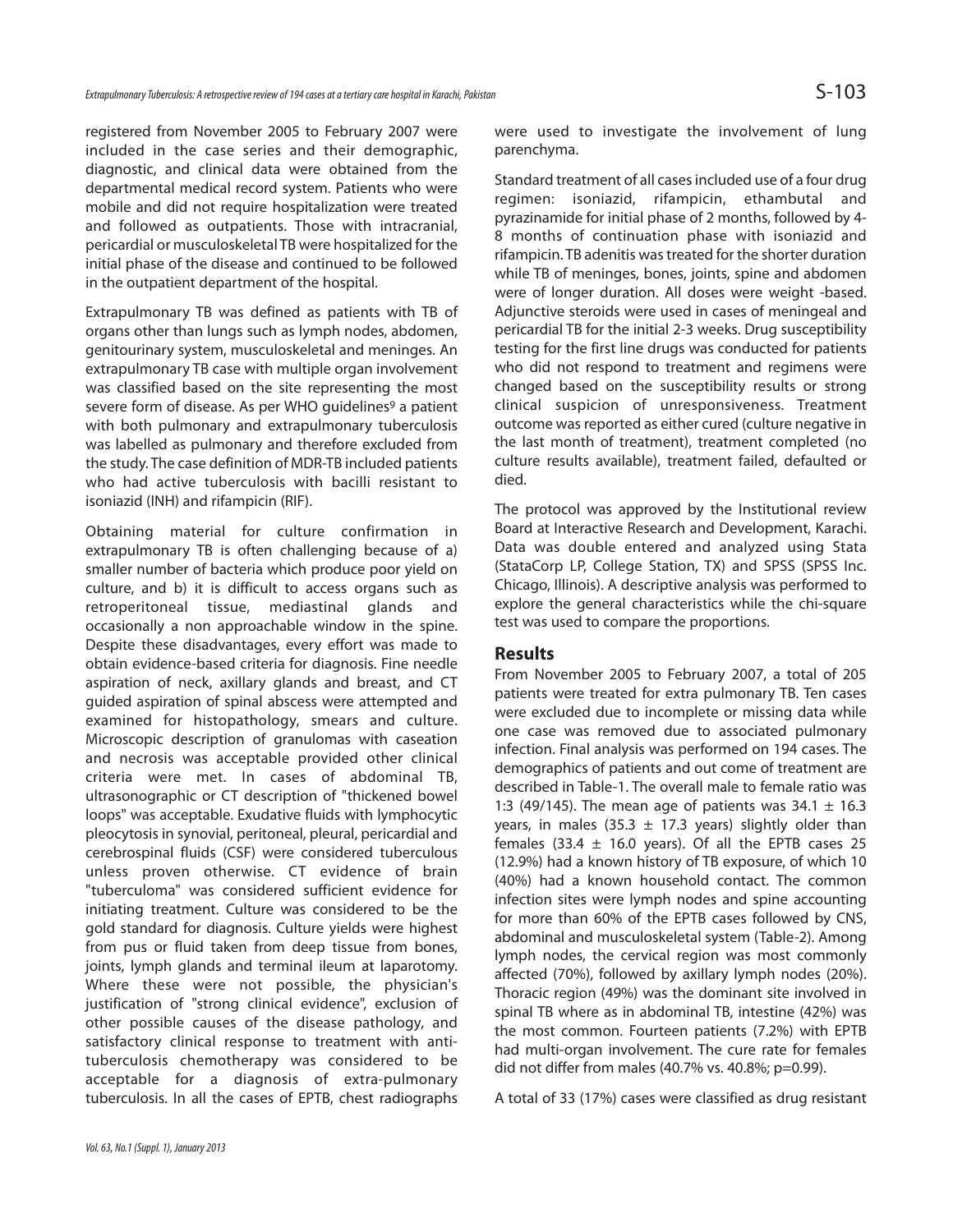Table-1: General Characteristics & treatment outcomes of EPTB patients presenting to a private hospital in Karachi (Nov 2005-Feb 2007).

| <b>Characteristic</b>     | Number (n=194) |               |                |         |  |
|---------------------------|----------------|---------------|----------------|---------|--|
|                           | <b>Total</b>   | <b>Female</b> | Male           | Percent |  |
| Gender                    | 194            | 145           | 49             | 100.0   |  |
| Age (years)               |                |               |                |         |  |
| $0 - 14$                  | 15             | 13            | $\overline{2}$ | 7.7     |  |
| $15 - 29$                 | 73             | 52            | 21             | 37.6    |  |
| $30 - 44$                 | 56             | 44            | 12             | 28.9    |  |
| 45-59                     | 33             | 25            | 8              | 17.0    |  |
| 60-74                     | 15             | 11            | 4              | 7.8     |  |
| $75 - 89$                 | $\overline{2}$ | $\mathbf{0}$  | $\overline{2}$ | 1.0     |  |
| Past history of TB        |                |               |                |         |  |
| Yes                       | 25             | 17            | 8              | 12.9    |  |
| Diagnostic criteria       |                |               |                |         |  |
| Histopathology            | 91             | 68            | 23             | 46.9    |  |
| Radiology                 | 45             | 33            | 12             | 23.2    |  |
| Microbiology              | 17             | 12            | 5              | 8.8     |  |
| Clinical only             | 16             | 15            | 1              | 8.3     |  |
| Compatible biochemistry*  | 15             | 11            | 4              | 7.7     |  |
| <b>Others</b>             | 10             | 6             | 4              | 5.1     |  |
| <b>Outcome</b>            |                |               |                |         |  |
| Cured                     | 79             | 59            | 20             | 40.7    |  |
| <b>Treatment Complete</b> | 37             | 27            | 10             | 19.1    |  |
| <b>Treatment Failure</b>  | 10             | 5             | 5              | 5.2     |  |
| Defaulted                 | 67             | 54            | 13             | 34.5    |  |
| Died                      | 1              | $\mathbf{0}$  | 1              | 0.5     |  |

\*Elevated protein, low glucose, lymphocytic pleocytosis in CSF, ascitic, pleural, pericardial and synovial fluids.

Table-2: Distribution and diagnosis of EPTB cases by site of infection.

| <b>Site</b>     | Number, (%) |                | Diagnosis based on* |                |   |    |   |  |
|-----------------|-------------|----------------|---------------------|----------------|---|----|---|--|
|                 | $n = 194$   | H              | R                   | M              | C | B  | 0 |  |
| Lymph nodes     | 69 (35.6)   | 44             | 16                  | 4              | 3 | 0  | 2 |  |
| Spine           | 51(26.3)    | 25             | 13                  | 3              | 5 | 0  | 5 |  |
| <b>CNS</b>      | 18(9.3)     | 0              | 3                   | $\overline{2}$ | 1 | 11 |   |  |
| Abdomen         | 18(9.3)     | 4              | 5                   | 3              | 4 | 1  |   |  |
| Musculoskeletal | 18(9.3)     | 8              | 6                   | 0              | 1 | 2  |   |  |
| Pericardial     | 3(1.6)      | $\overline{2}$ | $\theta$            | 0              | 1 | 0  | 0 |  |
| <b>Breast</b>   | 3(1.6)      | $\overline{2}$ | $\theta$            | 1              | 0 | 0  | 0 |  |
| Pleural         | 2(1.0)      | 1              | $\theta$            | 1              | 0 | 0  | 0 |  |
| Eye             | 1(0.5)      | 0              | 0                   | 0              | 1 | 0  | 0 |  |
| Skin            | 1(0.5)      | 1              | $\theta$            | 0              | 0 | 0  | 0 |  |
| <b>Miliary</b>  | 1(0.5)      | 0              | $\theta$            | 1              | 0 | 0  | 0 |  |
| <b>Others</b>   | 9(4.6)      | 4              | $\overline{2}$      | $\overline{2}$ | 0 | 1  | 0 |  |

\*H=Histopathology, R=Radiology, M=Microbiology, C=Clinical, B=Biochemical, O=Others.

cases (Table-3). Mean age for these patients was 36 years. The dominant site of infection in the drug resistant cases was lymph nodes (n=18; 54%) followed by musculoskeletal (n=5; 15%) and spine (n=4; 12%) cases. Four patients with MDR TB had history of household TB

Table-3: Treatment outcome of drug resistant TB cases.

| <b>Site</b>     | N  | Diagnosis*      |          | <b>History of</b> | Outcome‡ |   |          |          |
|-----------------|----|-----------------|----------|-------------------|----------|---|----------|----------|
|                 |    | <b>Clinical</b> | Cultural | <b>TB</b> contact |          |   |          | D        |
| Lymph nodes     | 18 |                 |          | 3                 | 4        | 6 |          |          |
| Musculoskeletal | 5  |                 |          |                   | 0        |   |          |          |
| Spine           | 4  | 7               |          |                   |          |   | $\Omega$ | $\Omega$ |
| <b>CNS</b>      | 3  | -               |          | 0                 | 0        |   | 0        |          |
| <b>Other</b>    | 3  | ٠               |          |                   | 0        | 0 |          |          |
| Total           | 33 | 10              |          |                   |          | g |          | 14       |

\*missing data for few observations

‡ C=cured, T=treatment completed, F=treatment failure, D=defaulter

contact. Drug susceptibility tests showed resistance to both INH and RIF. Susceptibilities to second line drugs were not available in our laboratory.

While none of the study cases tested reported to have Human Immunodeficiency Virus (HIV), other comorbidities did exist such as chronic lung disease (n=3; 1.6%), diabetes mellitus ( $n=18$ ; 9.3%), hepatitis ( $n=3$ ; 1.6%) and hypertension (n=7; 3.6%). Only one death (0.51%) was observed during the study period, in a 20 year-old male with TB of the cervical lymph nodes.

#### **Discussion**

This is a case series of 194 EPTB patients over a 16 months period at a tertiary care hospital in Karachi. Our study shows higher number of female EPTB cases than males (145 vs. 49), a ratio consistent with other studies.14,15 We did not study lifestyles, socioeconomic status or body mass indices of these women, however we postulate that possible reasons for female disease preponderance may be the social exclusion of younger women who are generally homebound and have poorer nutritional status than their male counterparts, social stigma associated with TB which discourages women from seeking early medical care,<sup>16</sup> and Vitamin D deficiency due to poor dietary intake as well as inadequate exposure to sunlight because of poor housing and the culture of wearing burqas. Several studies have shown Pakistani women to have low levels of serum 25-hydroxyvitamin D.17-19 There is growing evidence of a strong association between TB and Vitamin D deficiency.20,22 Macrophages infected with mycobacterium tuberculosis require 25-hydroxyvitamin D to initiate the immune response. When serum levels of 25 hydroxyvitamin D fall below 20 ng/ml, macrophages fail to trigger an immune response. This phenomenon probably explains the relation between TB and Vitamin D deficiency.<sup>7</sup> Vitamin D supplementation is now recommended for patients with TB.23,24

TB primarily begins in the lung parenchyma or hilar glands and spreads through lymphatics or blood to other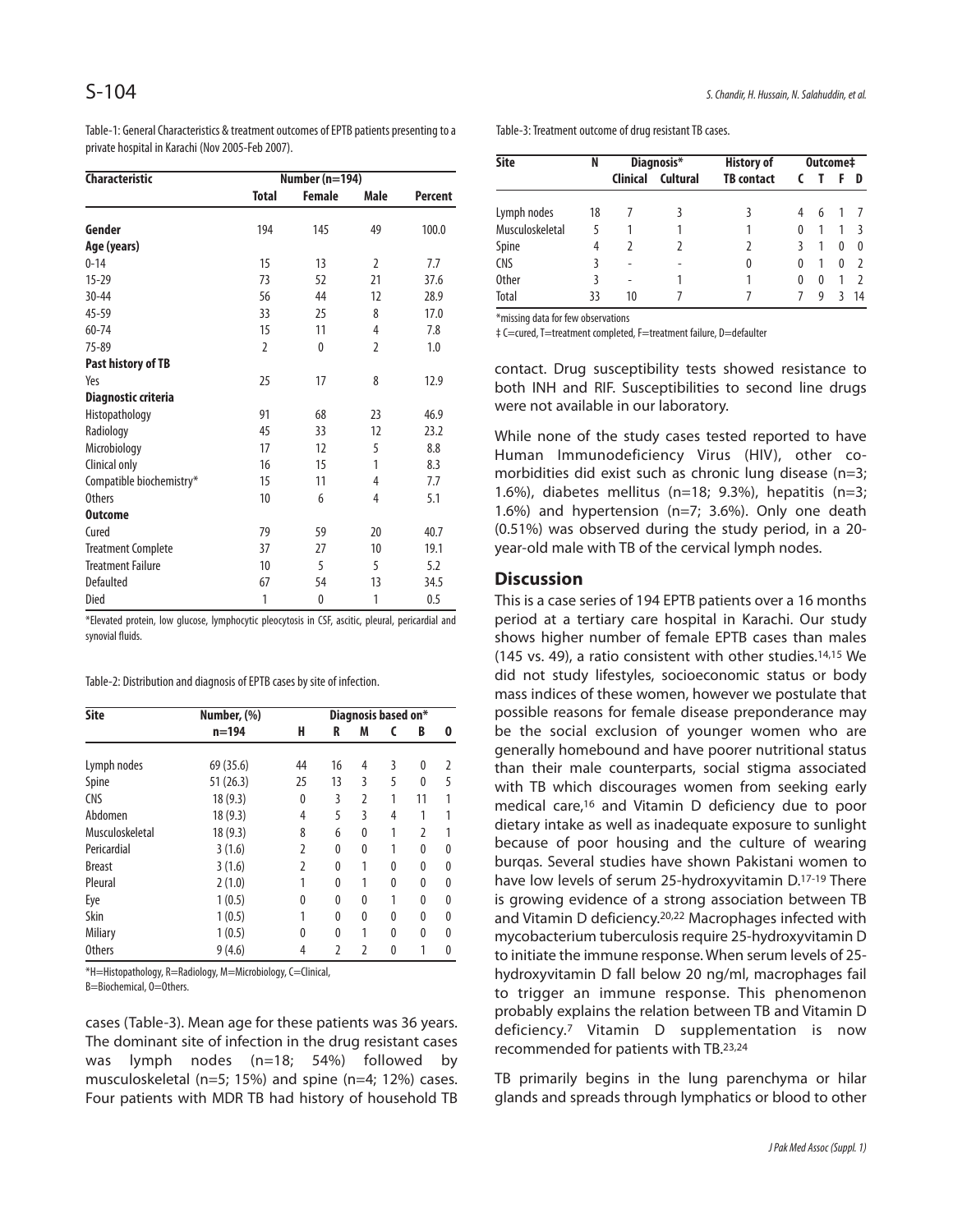body organs. The microorganism may remain dormant for variable lengths of time and reactivate when conditions are optimum. Clinical manifestations depend upon the site and burden of infection and host response. Hence more than one organ may be infected simultaneously but not necessarily detected in all organs for lack of accurate testing. In our series we diagnosed multi-organ involvement in 14 cases (7.2%). The frequency of EPTB cases by site was highest in lymph nodes (35.6%), followed by spine (26.3%). Studies from Nepal, $14$  and the Netherlands<sup>15</sup> have also reported high number of cases with lymph node involvement. The high incidence of spinal TB in our series could be due to bias because of frequent referrals from the active neurosurgery and invasive radiology departments within the hospital where the study was conducted. The hospital received suspected TB spine cases from across the city, as well as other parts of the Sindh and Balochistan provinces.

The diagnosis of EPTB was based upon several parameters referred to in the methodology. In all cases, clinical follow up and response to anti-tuberculous drugs were closely monitored. In at least one case of "granulomatous hepatitis" the diagnosis of sarcoidosis was confirmed a year later and the patient was then excluded from our series.

Cure rates strictly denote bacteriologic cure which is difficult to assess in EPTB. A total of 116 patients completed treatment while 10 failed to respond. Possible reasons for failure were missed diagnosis of drug resistance, non tuberculous mycobacteria, and late diagnosis of patients with TB meningitis or pericarditis who suffered complications. A close relationship between patient and physician generally ensures continuity of care and good adherence to treatment. This practice was adhered to in principle at the study center, visits were regular and adverse events were monitored. Despite this a default rate of 34.5% (67 patients), considered high, was mainly due to long distance travel. Many patients had to travel from remote and difficult to access places in interior Sindh and Baluchistan provinces, or returned to care of physicians in their locality after initial consultations at the study center. Pakistan is still categorized as 'concentrated epidemic country with HIV prevalence among the general population currently less than 1%.<sup>25</sup> Therefore it was not considered cost effective to test for HIV antibodies on all TB patients.

EPTB is an important clinical problem in Pakistan. Most physicians in the country treat patients with EPTB based on clinical symptoms. There are no established national guidelines for the duration of treatment for EPTB. WHO

recommends the same duration of severe EPTB as for Diagnostic Category 1 pulmonary TB. For TB meningitis a 6 month regimen with rifampicin throughout was shown to be as good as 8-12 month regimen.<sup>9</sup> Adjunctive steroids are recommended for initial treatment against meningeal and pericardial TB. They do, however, concede that there is paucity of controlled studies and that there is a need for studying this issue.<sup>9</sup> In actual practice most physicians tend to prescribe longer courses empirically.

A comprehensive research plan is required to estimate the disease burden country-wide. Women of child bearing age seem to be the most vulnerable for EPTB. This group should be targeted for further study to find the cause/s and intervention for disease prevention. Health care providers must remain cognizant of emerging issues such as increasing drug resistance and HIV prevalence in the country. Furthermore, recommendations should be made to maximize attempts to obtain tissue for histopathology and culture with drug sensitivity testing which is particularly important with the rising trend of drug resistance. Empiricism must be avoided unless one has no other option but to treat with antituberculous medication. In every case, close observation for response or otherwise is the cornerstone of good management. Finally, since there seems to be no consensus on length of treatment of EPTB in various sites, it is recommended to conduct large scale studies to determine effective duration of treatment of EPTB.

# **Acknowledgemet**

The authors would like to thank Drs. Sumbul Nasim, Syed Danish Ali and Sant Das Mandhan for their assistance in data management and to Allison Taylor for assistance with the editing of manuscript.

### **References**

- National Tuberculosis Center. Brief History of Tuberculosis. New Jersey: New Jersey Medical School; c1996 [Updated 1996 Jul 23]; [Cited 2009 Feb 26]. Available from URL: http://www.umdnj.edu/~ntbcweb/history.htm#recent.
- 2. World Health Organization: Highlights of activities from 1989 to 1998. World Health Forum1988; 9: 441-56.
- 3. World Health Organization, The global burden of disease: 2004 update. World Health Organization, Geneva, Switzerland, 2004.
- 4. World Health Organization. Global tuberculosis control: surveillance, planning, financing. WHO report 2008. HO/HTM/TB/2008.393. Geneva, Switzerland: WHO, 2008.
- 5. Ilgazli A, Boyaci H, Basyigit I, Yildiz F. Extrapulmonary tuberculosis: clinical and epidemiologic spectrum of 636 cases. Arch Med Res 2004; 35: 435-41.
- 6. Yang Z, Kong Y, Wilson F, Foxman B, Fowler AH, Marrs CF, et al. Identification of risk factors for extrapulmonary tuberculosis. Clin Infect Dis 2004; 38: 199-205.
- 7. Broekmans J, Caines K, Paluzzi JE. Investing in strategies to reverse the global incidence of TB. London: UN Millenium Project, United Nations Development Programme; 2005.